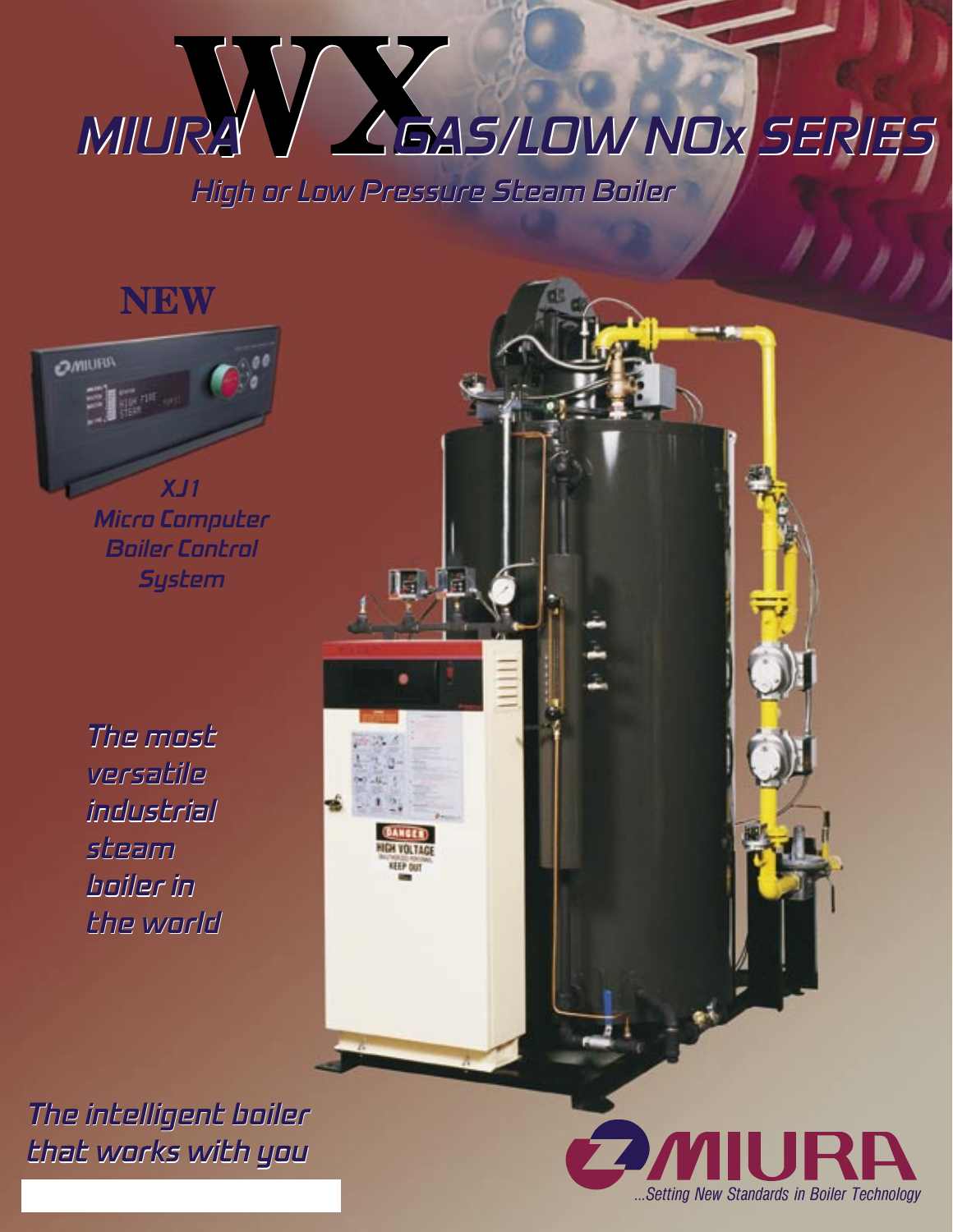

Revolutionary Design Produces Revolutionary Results

## The Design:

MIURA's exclusive "low water content, watertube" design is the most versatile boiler available in the marketplace today. A watertube boiler producing steam in just 10 minutes while maintaining an 85% fuel-to-steam efficiency.

The MIURA WX SERIES design consists of rows of vertical tubes sandwiched between two annular headers. Both headers are encased in a castable refractory with only the tubes exposed to flame and/or combustion gases. The upper header is attached to the lower header only by the tubes; as the tubes expand and contract, the headers float up and down accordingly.

This 'floating header' concept greatly reduces stress and allows for the use of cold feedwater without the fear of significant thermal shock. The 'leaky tube' problems associated with firetube and bent watertube designs have been eliminated.

## Ultra Compact Design Saves Space and Costs

MIURA's WX Series boilers occupy 33% less floor space than typical firetubes, and do not require tube pull space. Compact design means much smaller radiation losses and larger fuel savings.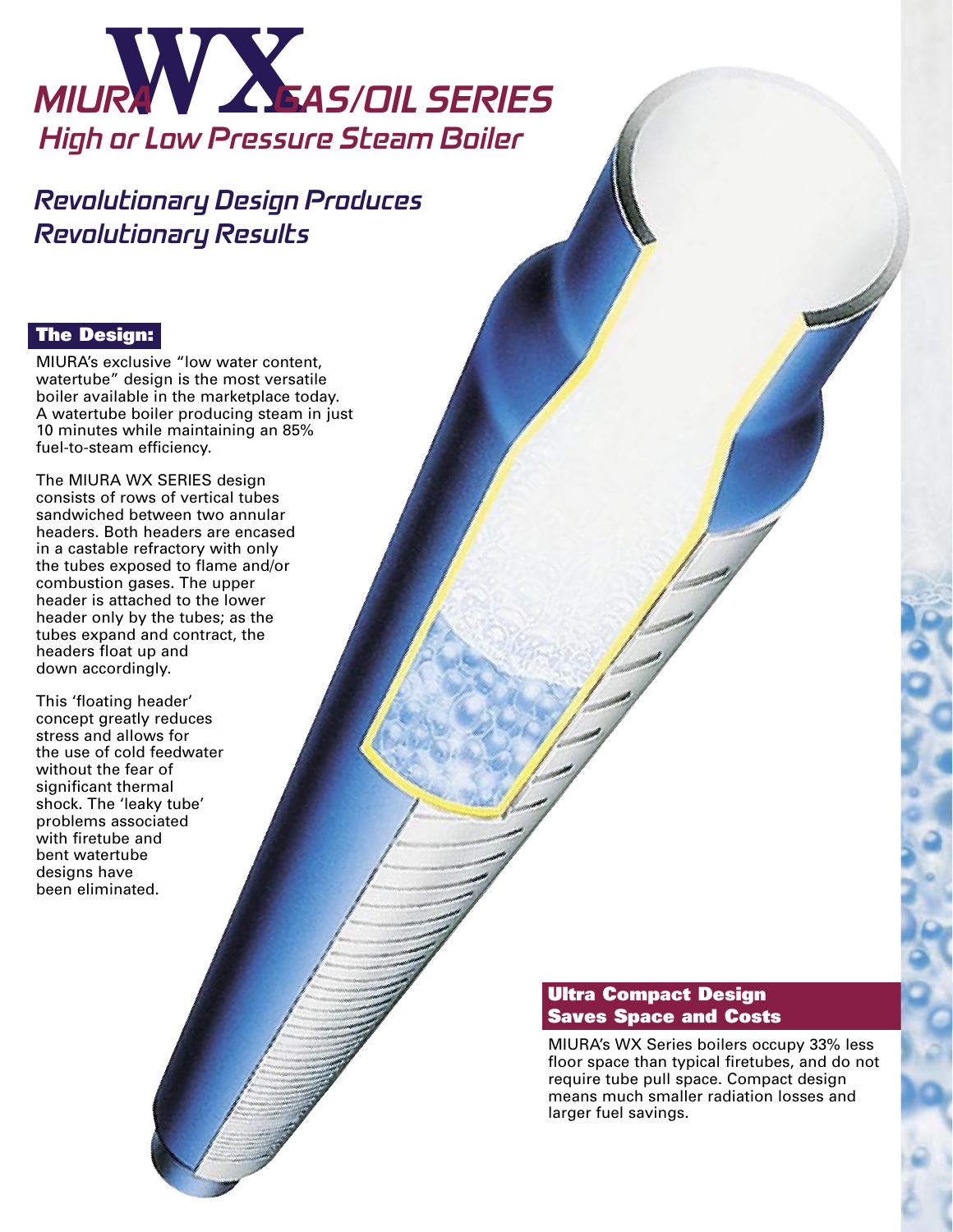

## Full Steam Output Within Five Minutes

Floating headers mean fast start-up. MIURA boilers produce fast steam in 10 minutes or less from a cold start-up. Standard firetubes require from 1 to 1.5 hour start-up times. MIURA's unique design yields significant time and fuel savings.

## Low NOx

Naturally low NOx of 40 ppm at 3% corrected  $O<sub>2</sub>$  for natural gas, without the need for complicated flue gas recirculation.

## Unbeatable In-Service Efficiencies

MIURA's computer-aided design results in optimal heating surface transfer with minimal water content for fuel-to-steam efficiencies of 85%. Typical firetube designs can deliver up to 83% fuel-to-steam efficiencies. However, in actual use, MIURA averages 10 to 40% fuel savings over standard firetube designs.

How does a 2% difference in fuel-to-steam efficiencies translate into a 10 to 40% ACTUAL FUEL SAVINGS? Contact your local MIURA representative for details.



## Early Warning Scale Monitor

Scale is a problem all boilers have to deal with. Scale forms when boiler feedwater is not properly treated. Advanced scale formation acts as an insulator; only an eggshell thickness of scale results in a 10% efficiency loss, higher fuel bills and possible damage to the boiler system.

As standard equipment, all MIURA WX models are equipped with a thermocouple attached directly to a tube. Should scale begin to form, the MIURA boiler will alert the operator - allowing the operator to trace and repair the source of the water hardness. The scale can be removed to restore the boiler to its original efficiencies - saving tens of thousands of dollars in wasted fuel and repair bills.

## "We are completely satisfied…"



Dylan A. Uboldi

**Mechanical Engineering Dept. RICOH ELECTRONICS, INC. Santa Ana, California, USA**

**"Subsequent to installing the MIURA boilers, we have had a tremendous increase in overall plant efficiency…"**



"In order to improve efficiency and avoid radiation losses from the long steam piping, we installed 2-50BHP boilers close to the location of steam demand."

"Subsequent to installing the MIURA boilers, we have had a tremendous increase in overall plant efficiency. Of course, the boiler itself has a high efficiency rating. In addition, these boilers have a micro computer which can notify us of the boilers' status (low fire, high fire, conductivity, etc...) on a large display, especially, caution indications that notify us before the boilers go down. Even in the case of an emergency, this can help us solve problems easily with a brief message on the display. This feature gives us lots of relief from daily maintenance. (The 5 minute fast start is also a very useful feature.)"

"We are completely satisfied with our Miura Boilers and would not hesitate in recommending them to any potential customers."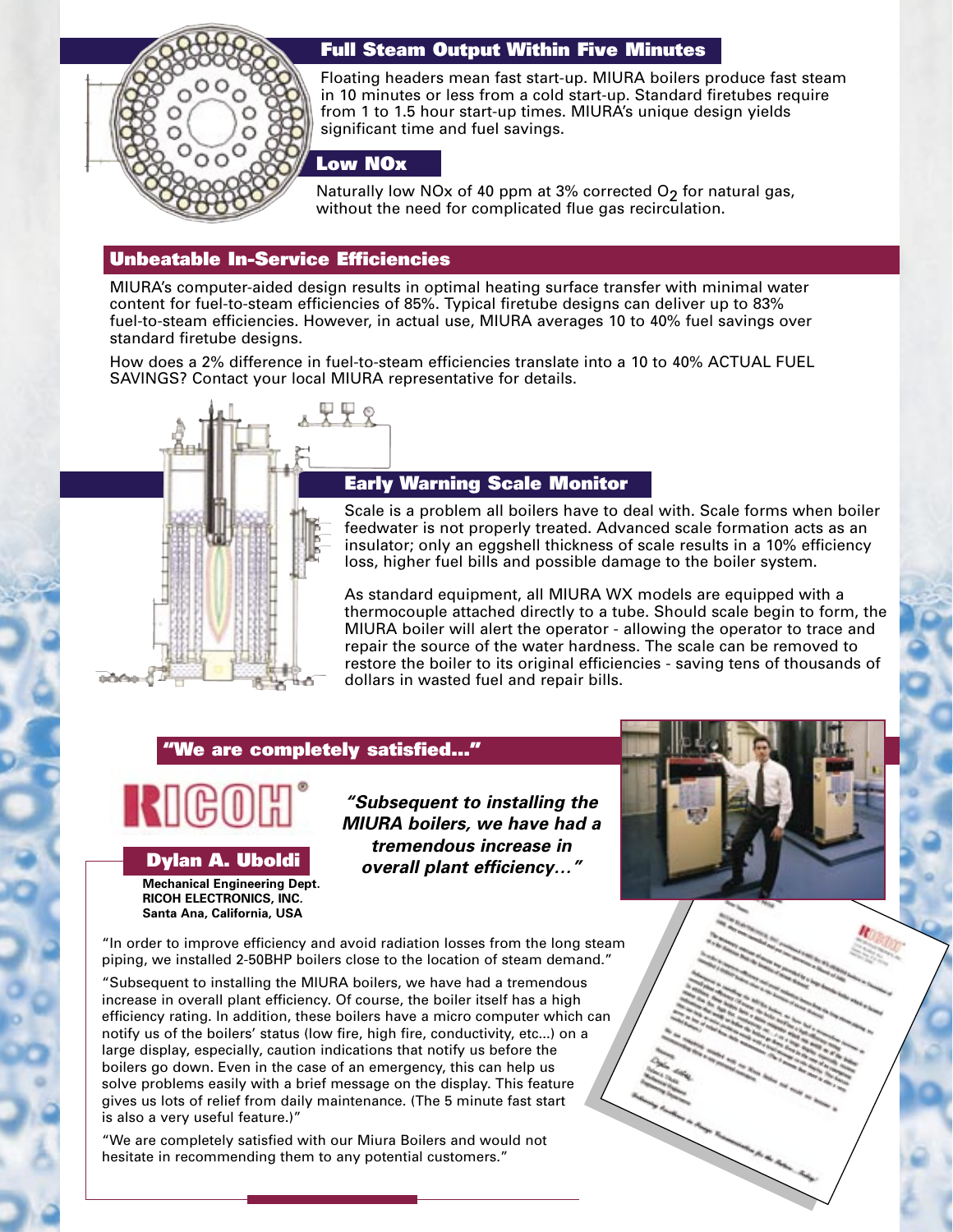## **Dimensions**











| NO.            | <b>NAME OF PART</b>         |
|----------------|-----------------------------|
| 1              | <b>BOILER VESSEL</b>        |
| $\overline{2}$ | LIQUID VOLUME CONTROLLER    |
| 3              | ECONOMIZER                  |
| 4              | <b>BLOWER</b>               |
| 5              | <b>CONTROL BOX</b>          |
| 6              | WIND BOX                    |
| 7              | OIL PUMP                    |
| 8              | STEAM OUTLET VALVE (OPTION) |
| 9              | <b>MAIN SAFETY VALVE</b>    |
| 10             | MANUAL BLOWDOWN VALVE       |
| 11             | MANUAL BLOWDOWN VALVE       |
| 12             | INSPECTION HOLE (TOP)       |
| 13             | ECONOMIZER SAFETY VALVE     |
| 14             | <b>FEEDWATER PIPING</b>     |
| 15             | <b>MAIN GAS TRAIN</b>       |

## Schematic View (Standard)

| NO.            | <b>NAME OF PART</b>          | NO. | <b>NAME OF PART</b>       |
|----------------|------------------------------|-----|---------------------------|
|                | <b>MAIN GAS VALVE</b>        | 22  | <b>CHECK VALVE</b>        |
| $\overline{2}$ | <b>MAIN GAS REGULATOR</b>    | 23  | <b>CHECK VALVE</b>        |
| 3              | <b>GAS CONTROL VALVE</b>     | 24  | VALVE                     |
| 4              | <b>GAS CONTROL VALVE</b>     | 25  | <b>SAFETY VALVE</b>       |
| 5              | <b>TEST FIRING VALVE</b>     | 26  | OIL PUMP                  |
| 6              | PILOT GAS VALVE              | 27  | OIL FILTER                |
| 7              | PILOT GAS REGULATOR          | 28  | OIL CONTROL VALVE         |
| 8              | PILOT GAS CONTROL VALVE      | 29  | OIL CONTROL VALVE         |
| 9              | PILOT GAS ORIFICE            | 30  | OIL CONTROL VALVE         |
| 10             | HIGH-LOW CONTROL VALVE       | 31  | <b>OIL STRAINER</b>       |
| 11             | MAIN GAS ORIFICE (HIGH)      | 32  | OIL PRESSURE GAUGE        |
| 12             | <b>GAS PRESSURE SWITCH</b>   | 33  | AIR PRESSURE SWITCH       |
| 13             | <b>GAS PRESSURE SWITCH</b>   | 34  | <b>SAFETY VALVE</b>       |
| 14             | MAIN GAS ORIFICE (LOW)       | 35  | L.V.C. BLOWDOWN VALVE     |
| 15             | AIR VENT VALVE               | 36  | WATER GAUGE               |
| 16             | <b>STEAM PRESSURE SWITCH</b> | 37  | VALVE                     |
| 17             | <b>STEAM PRESSURE SWITCH</b> | 38  | DRAIN VALVE               |
| 18             | PRESSURE GAUGE               | 39  | BOTTOM BLOWDOWN VALVE     |
| 19             | PRESSURE SENSOR              | 40  | <b>SAMPLE WATER VALVE</b> |
| 20             | <b>WATER VALVE</b>           | 41  | GAS VENT VALVE*           |
| 21             | <b>CHECK VALVE</b>           | 42  | OIL PRESSURE SWITCH*      |

\* Available if required by local codes. \*\* Numerous options are available upon request.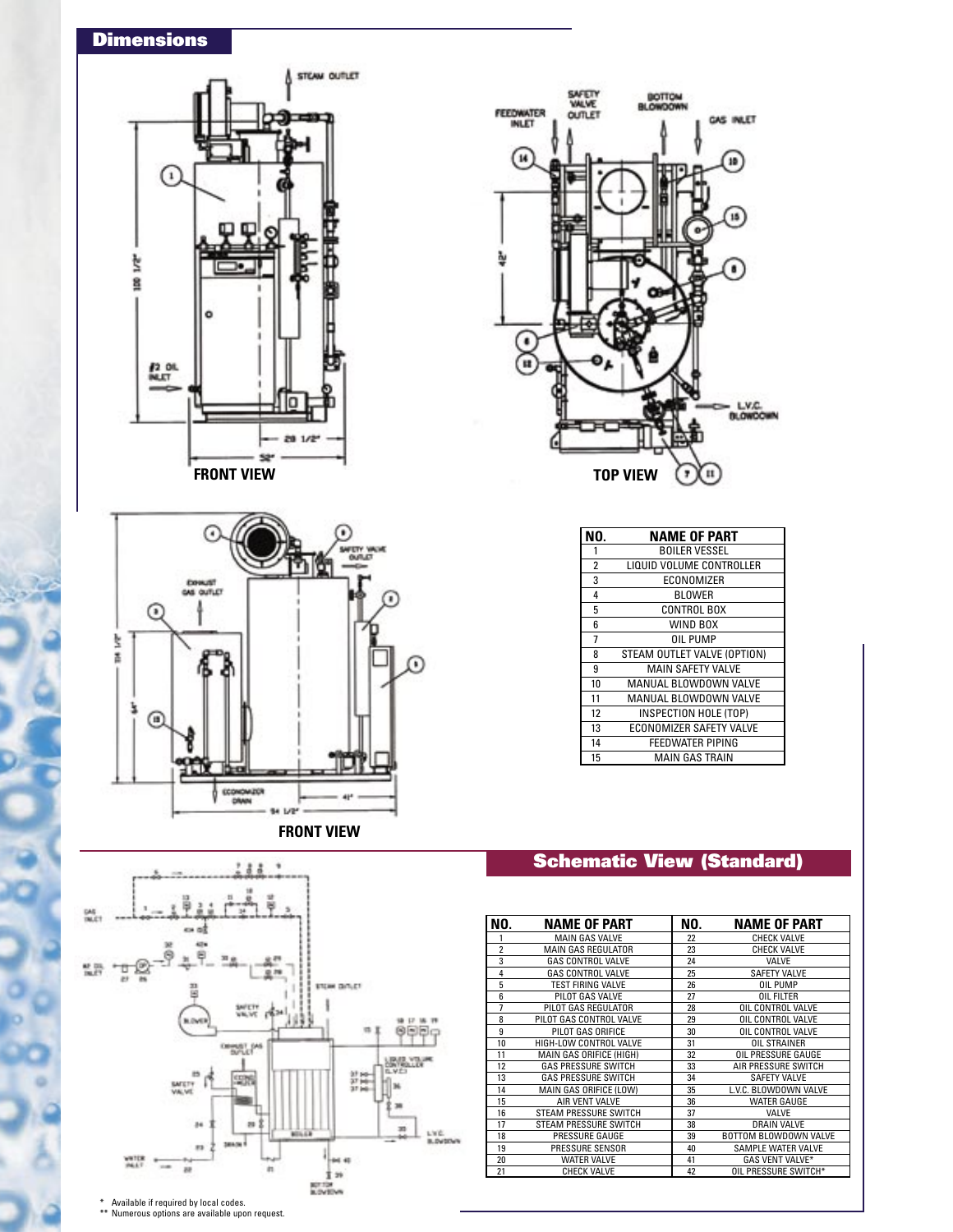

**OMIURA** 

**MILIFUR!** 

**SERATION** 

MISTOR

DH FRE L'

**STATUS** 

saaši

## XJ1 **Micro** Computer Boiler Control **System**

Instantly and easily check boiler operation status

MIURA's XJ1 Micro Computer Boiler Control System works for you and with you, identifying problems and suggesting solutions in plain, descriptive English on an easy-to-read display.

in an easy-to-read, user-friendly format:

Detailed Boiler Operation Information MIURA's XJ1 Control System utilizes ten points to measure the performance of your boiler, displayed

**• Greater control over steam pressure settings for steadier steam pressure.**

**1. Steam Pressure 2. Total time of Low Fire Operation 3. Total time of High Fire Operation 4. Scale Monitor Temperature 5. Overheat Thermocouple Temperature**

- **Allows for compensated adjustment of high and low fire scale thermocouple settings.**
- **Allows for compensated adjustment of automatic blowdown based upon Total Dissolved Solids (TDS) and/or blowdown rates.**
- **Easily interfaces with the MIURA "Colormetry" unit to eliminate scale formation due to water softener failure.**

## Detailed Boiler Cautions

MIURA's XJ1 Control System provides detailed information on the status of critical boiler functions before problems arise; to prevent and eliminate costly boiler shut downs:

**1. Air Filter Clogged 2. High Ambient Temperature**

**5. Low Battery**

- **6. High Boiler Water Concentration 7. Communication**
- **3. Water Softener Fault 4. Blowdown Timing Error**
	- **8. Plugged Surface Blowdown Pipe**

### **Conductivity**



High Fire High Tube Temperature Limit

## Boiler Water Volume





**6. Flame Voltage 7. Remaining time to Blowdown 8. Automatic Surface Blowdown Valve (On/Off) 9. Water Conductivity 10. 11 point combustion sequence**

### Steam Pressure Indication

| <b>MIURA!</b> |               |  |
|---------------|---------------|--|
| <b>CREATE</b> | <b>STATUS</b> |  |
| 00834709      | HI GH<br>FТ   |  |
|               |               |  |

## Simple, intuitive programming and operation!

The XJ1 Micro Computer Control System is as simple to set up and program as it is to operate, and is fully Y2K compliant.

MIURA's training program and the intuitive, easy-touse interface provide an intelligent boiler that works for you **and with you**.